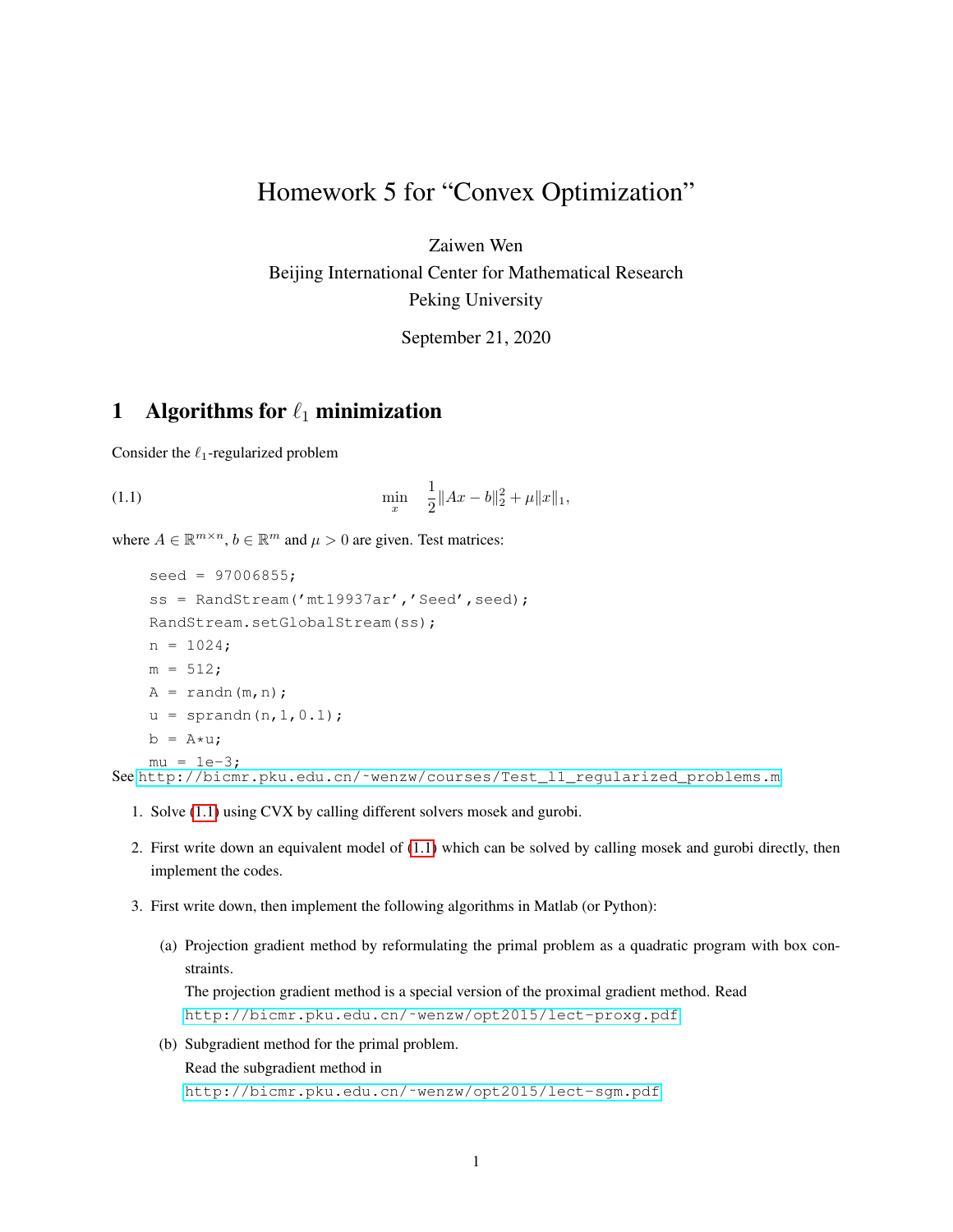- (c) Gradient method for the smoothed primal problem. Read the smoothing technique in [http://bicmr.pku.edu.cn/˜wenzw/opt2015/Smoothing.pdf](http://bicmr.pku.edu.cn/~wenzw/opt2015/Smoothing.pdf)
- (d) Fast (Nesterov/accelerated) gradient method for the smoothed primal problem. Read the acceleration techniques in [http://bicmr.pku.edu.cn/˜wenzw/opt2015/slides-fgrad.pdf](http://bicmr.pku.edu.cn/~wenzw/opt2015/slides-fgrad.pdf)
- (e) Proximal gradient method for the primal problem. Read [http://bicmr.pku.edu.cn/˜wenzw/opt2015/lect-proxg.pdf](http://bicmr.pku.edu.cn/~wenzw/opt2015/lect-proxg.pdf)
- (f) Fast proximal gradient method for the primal problem. Read the acceleration techniques in [http://bicmr.pku.edu.cn/˜wenzw/opt2015/slides-fgrad.pdf](http://bicmr.pku.edu.cn/~wenzw/opt2015/slides-fgrad.pdf)
- (g) Augmented Lagrangian method for the dual problem. Read the augmented Lagrangian method in [http://bicmr.pku.edu.cn/˜wenzw/opt2015/lect-prox-point.pdf](http://bicmr.pku.edu.cn/~wenzw/opt2015/lect-prox-point.pdf)
- (h) Alternating direction method of multipliers for the dual problem. Read the augmented Lagrangian method in [http://bicmr.pku.edu.cn/˜wenzw/opt2015/lect-prox-point.pdf](http://bicmr.pku.edu.cn/~wenzw/opt2015/lect-prox-point.pdf)
- (i) Alternating direction method of multipliers with linearization for the primal problem. Read the ADMM in [http://bicmr.pku.edu.cn/˜wenzw/opt2015/lect-admm.pdf](http://bicmr.pku.edu.cn/~wenzw/opt2015/lect-admm.pdf). Read the ADMM with a single gradient (or proximal graident) step in pages 15 and 16 in [http://bicmr.pku.edu.cn/˜wenzw/opt2015/lect-admm-part2.pdf](http://bicmr.pku.edu.cn/~wenzw/opt2015/lect-admm-part2.pdf)
- (j) Proximal point method for the dual problem
- (k) Block coordinate method for the primal problem
- (l) Semi-smooth Newton method

<http://www.deeplearningbook.org/contents/optimization.html>

## 4. Requirement:

(a) The interface of each method should be written in the following format

 $[x, iter, out] = method_name(x0, A, b, mu, opts);$ 

Here, x0 is a given input initial solution, A, b and mu are given data, opts is a struct which stores the options of the algorithm, iter is the number of iterations when the termination condition of the algorithm is satisfied, out is a struct which saves all other output information.

- (b) Compare the efficiency (cpu time) and accuracy (checking optimality condition) in the format as [http://bicmr.pku.edu.cn/˜wenzw/courses/Test\\_l1\\_regularized\\_problems.m](http://bicmr.pku.edu.cn/~wenzw/courses/Test_l1_regularized_problems.m)
- (c) Prepare a report including
	- detailed answers to each question
	- numerical results and their iterpretation
- (d) Pack the report and all of your codes in one file named as "l1-StudentID-date.zip" and send it to TA: pkuopt@163.com